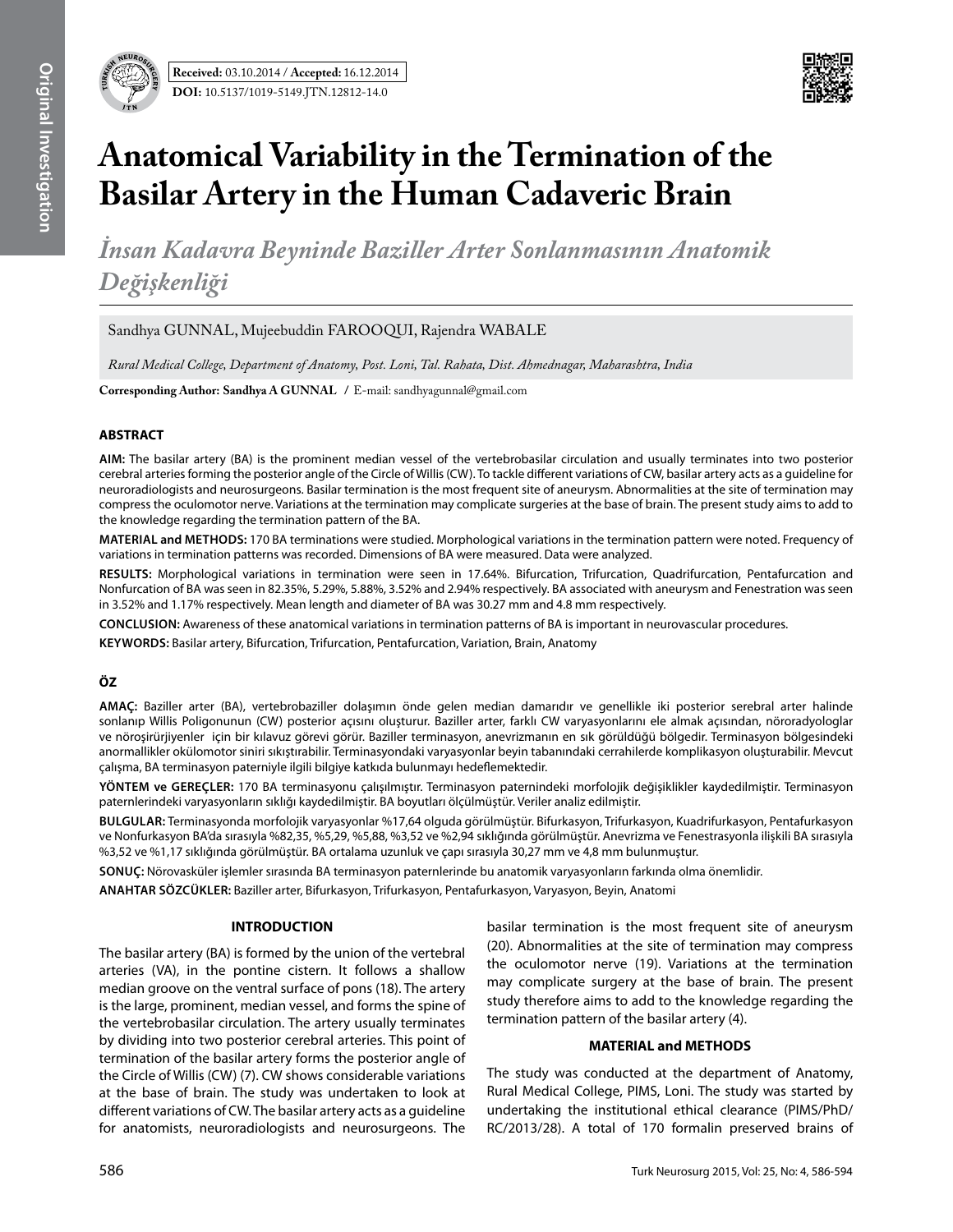human cadavers were examined. The brains obtained from cadaveric bodies were of unknown age and with unknown cause of death. The brains with the gross morphological variations were excluded from the study. Arachnoid mater in the pontine cistern as well as in the interpeduncular fossa was removed carefully to expose the basilar artery and the posterior portion of CW. The basilar artery was identified and dissected completely from its origin to its termination. All the branches arising from basilar artery were dissected carefully. Special attention was given to the Posterior cerebral arteries (PCA) and Superior cerebral arteries (SCA). The branching pattern of the terminal part of the basilar artery was noted, well photographed and documented.

The arterial networks of the CW along with the termination of basilar artery and PCA, SCA and all possible small arteries at the termination of basilar artery of both sides were carefully and delicately separated from brain tissue and pasted on black plastic sheets for better view and for future reference. Morphological variations at the terminal portion of the basilar artery were well photographed again with a Canon digital camera with a resolution of 10 mega pixel. Dimensions of the basilar artery were measured with the vernier caliper with a smallest count of 0.01 mm. Data collected in the study were analyzed to calculate the mean, standard deviation and percentages.

#### **RESULTS**

The different patterns of termination of basilar artery were studied in detail and classified as the bifurcation, trifurcation, quadrifurcation, pentafurcation and nonfurcation. The incidence of the different patterns of termination of BA is tabulated in Table I.

**Bifurcation of basilar artery:** The basilar artery terminates into 2 PCA. Bifurcation was the most commonly seen pattern and found in 140 (82.35%) cases (Figure 1A). Along with this usual bifurcation, we found 3 unusual cases of bifurcation of the basilar artery in the present study as the PCA and SCA arising from a common trunk (CT). CT was bilateral. It looked like early bifurcation of the basilar artery before the origin of the SCAs (Figure 1B).

Standard conventional termination observed was the bifurcation of basilar artery. Morphological variations in termination were seen in 30 cases (17.64%).

**Trifurcation of basilar artery:** In this pattern there were 3 arteries arising from the terminal point of the basilar artery. (Figure 2A) Trifurcation of basilar artery was found in 9 cases (5.29 %). Trifurcation was divided into Type A, Type B and Type C. This division was according to the branching pattern in the formation of trifurcation.

In type A trifurcation, there were 2 PCAs and 1 SCA. In this pattern, 2 SCAs of the opposite side were arising at a different level from the basilar artery, one SCA at the regular site and one at the termination of the basilar artery. This pattern was termed as trifurcation type A and was seen in 4 cases (Figure 2 B).

#### **Table I:** Different Patterns of Termination of BA

| Sr. No.       | <b>Termination</b><br>patterns of BA | <b>No. of cases</b> | Percentage |
|---------------|--------------------------------------|---------------------|------------|
|               | <b>Bifurcation</b>                   | 140                 | 82.35      |
| $\mathcal{P}$ | Trifurcation                         | 9                   | 5.29       |
| 3             | Quadrifurcation                      | 10                  | 5.88       |
| 4             | Pentafurcation of                    |                     | 3.52       |
| 5             | Nonfurcation                         |                     | 294        |



**Figure 1: A)** Standard Bifurcation of basilar artery. **Left side:** Schematic diagram, **Right side:** Actual specimen from the present study, **Arrows:** Arteries taking part in termination. **BA-** Basilar artery, **PCA-** Posterior cerebral artery, **SCA-** Superior cerebellar artery, **ICA-** Internal Carotid Artery, **OC-** Optic chiasm. **B)** Bifurcation of BA with Common Trunk for PCA and SCA. **BA-** Basilar artery, **CT-**Common trunk, **PCA-** Posterior cerebral artery, **SCA-** Superior cerebellar artery.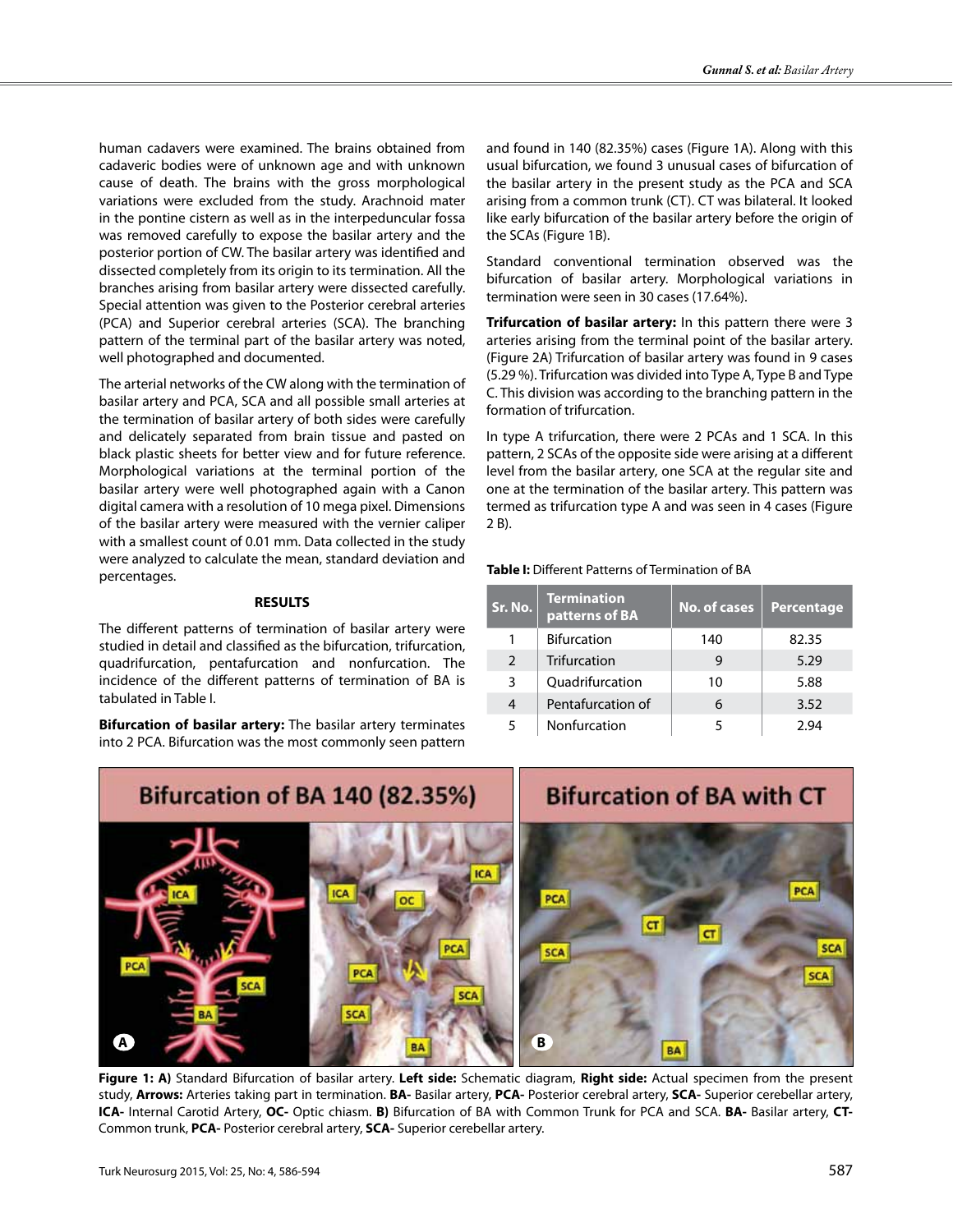In type B trifurcation, the 3 terminal branches were 1 PCA, 1 SCA and 1 common trunk (CT) at the other side of the PCA and SCA. This pattern was termed as trifurcation type B and was seen in 3 cases (Figure 2 C).

In type C trifurcation, the 3 terminal branches were 2 PCAs, and one Posterior communicating artery (PoCA). In this pattern, the PoCA was connecting the ICA directly to the basilar artery termination. This pattern was termed as trifurcation type C. It was seen in 2 cases. In both cases it was seen on left side (Figure 2 D).

**Quadrifurcation of basilar artery:** This pattern showed 4 branches arising from the termination of the basilar artery. There were 2 PCA and 2 SCA arising from the same point of termination of the basilar artery. The origin of SCA shifted higher up to the termination of the basilar artery. Quadrifurcation of basilar artery was found in 10 cases (5.88 %) (Figure 3A, B).

**Pentafurcation of basilar artery:** Pentafurcation showed 5 branches arising from the termination of basilar artery. Five contributing branches in the pentafurcation were the 2 PCAs and 3 SCAs arising from the same terminal point of the basilar artery (on one side SCA had duplication). Pentafurcation of basilar artery was found in 6 cases (3.52 %) (Figure 4A, B).

**Nonfurcation of basilar artery:** In nonfurcation, there was direct continuation of the basilar artery in to a single PCA, either of the right or left side. This pattern suggests aplasia of one of the PCA. Nonfurcation was found in 5 cases (2.94 %) (Figure 5A). In one case both PCA were present, but the origin of one of the PCA was shifted below at the level of the origin of the SCA, suggesting that PCA was the lateral branch of basilar artery and not the terminal branch (Figure 5B).

The aneurysms and fenestrations were also examined.



**Figure 2: A)** Trifurcation of BA. **Left side:** Schematic diagram, **Right side:** Actual specimen found in the present study, **Arrows:** Arteries taking part in termination. **BA-** Basilar artery, **PCA-** Posterior cerebral artery, **SCA-** Superior cerebellar artery, **ICA-** Internal Carotid Artery, **OC-** Optic chiasm. **B)** Trifurcation Type A, **Arrows:** Arteries taking part in termination. **BA-** Basilar artery, **PCA-** Posterior cerebral artery, **SCA-** Superior cerebellar artery. **C)** Trifurcation Type B. **Arrows:** Arteries taking part in termination. **BA-** Basilar artery, **PCA-**Posterior cerebral artery, **SCA-** Superior cerebellar artery. **D)** Trifurcation Type C. **Arrows:** Arteries taking part in termination. **BA-** Basilar artery, **PCA-** Posterior cerebral artery, **PCoA-** Posterior communicating artery.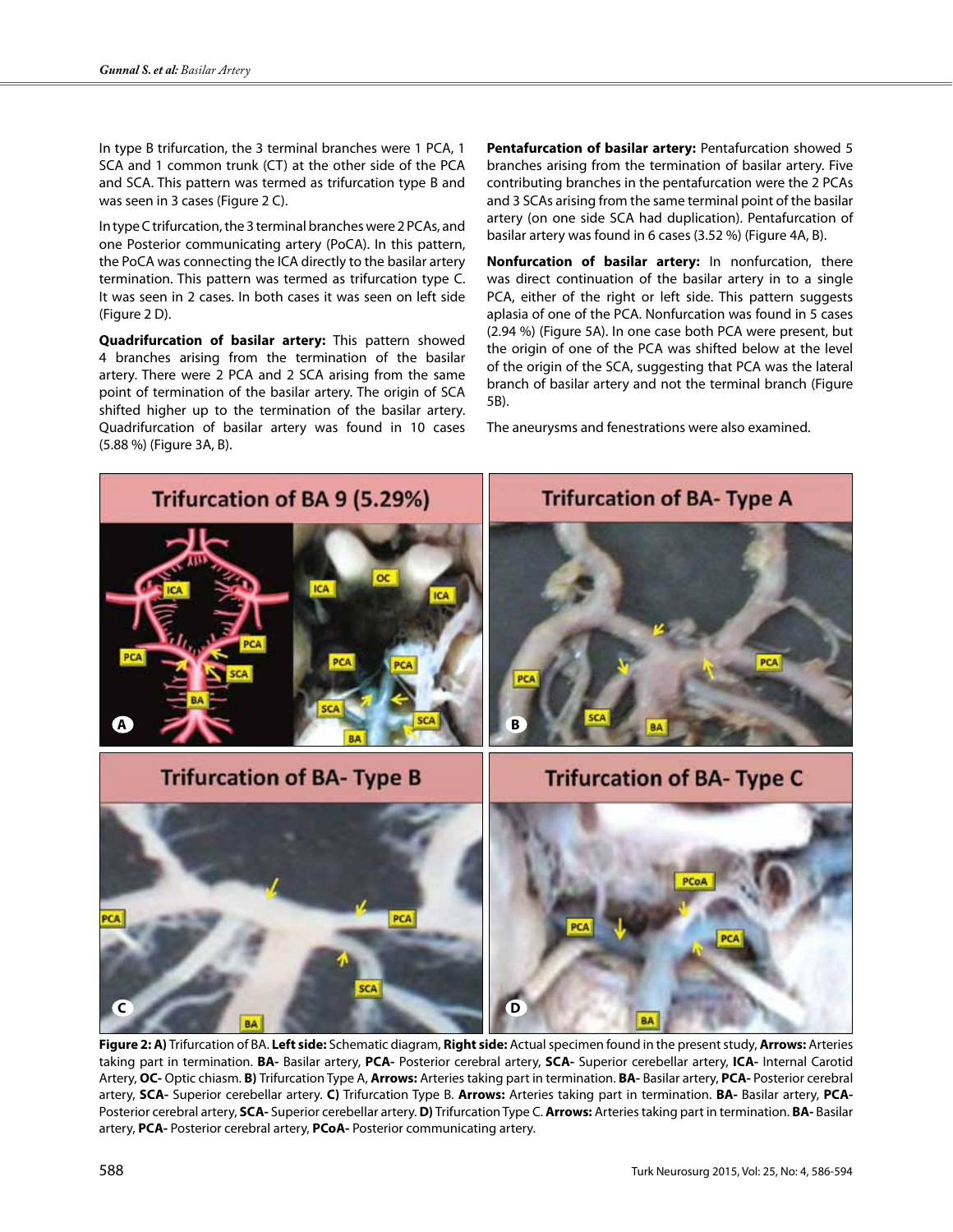**Aneurysm:** Apart from termination patterns of basilar artery in the present study, an aneurysm at the site of termination was noticed in 6 cases (3.52%) (Figure 6A).

**Fenestration:** Fenestration was observed at the site of termination adjoining the right PCA in two specimens (1.17%) (Figure 6B).

**Morphometry:** Morphometric data of the basilar artery were measured and tabulated in Table II.

The length of the basilar artery was measured from its origin to its termination. It ranged from 24.6 mm to 35 mm with a mean of 30.27 mm  $\pm$  3.5 SD.

Diameter of the basilar artery at its middle was measured. It ranged from 3 to 6 mm with the mean of 4.8 mm  $\pm$  0.7 SD.

#### **DISCUSSION**

The present study highlights the five different branching patterns of the basilar artery studied in 170 human cadaveric brains. Various branching patterns in the termination of the artery subjects it to abnormal flow and leads to atherosclerotic changes and aneurysms (6, 9). These variations may complicate surgery at the basilar tip at the clivus (4).

Surgical techniques have evolved greatly over past 50 years. A number of advanced techniques like interventional radiology, revascularization procedures, trans-luminal angioplasty, vascular shunt & bypass surgeries are being performed for various diseases of the basilar artery (14).



**Figure 3: A)** Quadrifurcation of basilar artery. **Left side:** Schematic diagram, **Right side:** Actual specimen found in the present study, **Arrows and dotted circle:** Arteries taking part in termination. **BA-** Basilar artery, **PCA-** Posterior cerebral artery, **SCA-** Superior cerebellar artery, **ICA-** Internal Carotid Artery, **OC-** Optic chiasm. **B)** Other specimens of Quadrifurcation of Basilar Artery. **Arrows:**  Arteries taking part in termination. **BA-** Basilar artery, **PCA-** Posterior cerebral artery, **SCA-** Superior cerebellar artery,



**Figure 4: A)** Pentafurcation of basilar artery. **Left side:** Schematic diagram, **Right side:** Actual specimen found in the present study, **Dotted circle:** Arteries taking part in termination. **BA-** Basilar artery, **PCA-** Posterior cerebral artery, **SCA-** Superior cerebellar artery, **ICA-** Internal Carotid Artery, **OC-** Optic chiasm. **B)** Other specimens of Pentafurcation of BA. **Dotted circle:** Arteries taking part in termination. **BA-** Basilar artery, **PCA-** Posterior cerebral artery, **SCA-** Superior cerebellar artery, **ICA-** Internal Carotid Artery, **OC-** Optic chiasm.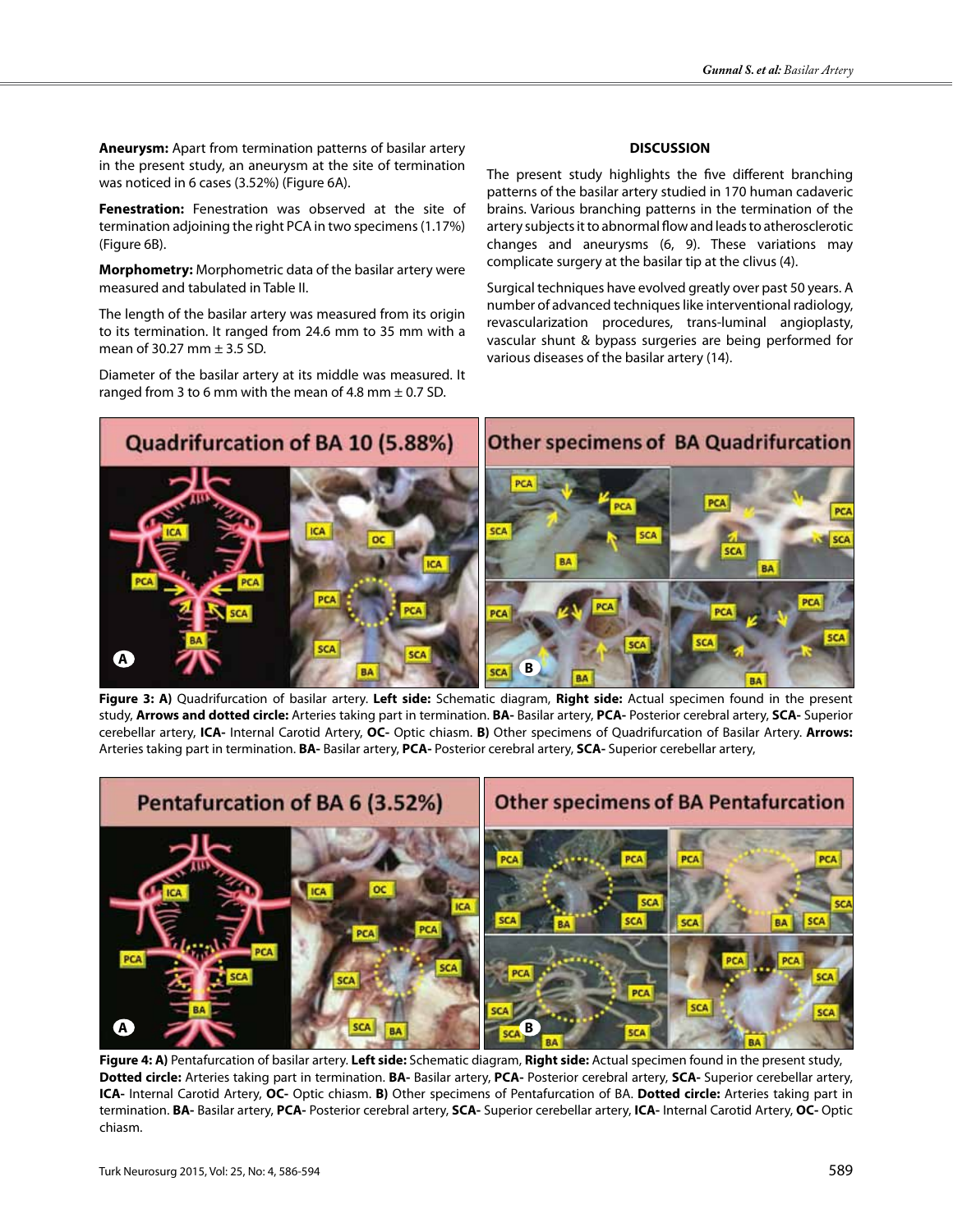There are very few reports on variant termination of the basilar artery. However, Ogengo et al.have done a detailed study on the termination of the basilar artery on 173 cadaveric brains and observed Bifurcation, Trifurcation, Quadrifurcation and Pentafurcation in 82, 10, 6 and 2 percent respectively (13). These termination patterns were found in 82.3, 5.2, 5.8 and 3.5 percent in the present study. In addition, the present study we also found the direct continuation of the basilar artery into a single PCA due to aplasia of the opposite PCA, named as Nonfurcation of basilar artery. This pattern was present

#### **Table II:** Morphometry of BA (millimeters)

| <b>BA</b> |      | Minimum   Maximum   Average |       | <b>SD</b> |
|-----------|------|-----------------------------|-------|-----------|
| Length    | 24.6 | 35                          | 30.27 | 3.50      |
| Diameter  |      |                             | 48    | 0 07      |

in 2.9%. However the variant patterns, namely trifurcation, quadrifurcation and pentafurcation, are hardly reported in the literature.

Gabella reported the incidence of bifurcation as 80% (3). This frequency is comparable with the present study.

Bala et al. reported one case of trifurcation where the SCA was arising from the P1 segment of the PCA instead of the basilar artery on right side (2). It was like Type B trifurcation of the present study. This type of variation had been also reported earlier by McCullough (0.14%) and Caruso et al. (1%) as a rare variation (3, 12). The incidence of trifurcation was 5.29% in the present study, which is much higher than the above mentioned 3 authors but lower than that of the results of Ogengo et al. (13). The present study suggests that these variations are not so rare. The quadrifurcation of basilar artery was the commonest variation seen in the present study.



**Figure 5: A)** Nonfurcation of basilar artery. **Left side:** Schematic diagram, **Right side:** Actual specimen found in the present study, Arrow shows continuation of BA into a single PCA. **BA-** Basilar artery, **PCA-** Posterior cerebral artery, **SCA-** Superior cerebellar artery, **ICA-** Internal Carotid Artery, **OC-** Optic chiasm. **B)** Other specimens of Nonfurcation of BA. Dotted line shows continuation of BA into a single PCA. **BA-** Basilar artery, **PCA-** Posterior cerebral artery, **SCA-** Superior cerebellar artery, **ICA-** Internal Carotid Artery, **OC-** Optic chiasm.



**Figure 6: A)** Aneurysm of basilar artery. **Dotted circle:**  Aneurysm of BA at termination, **BA-** Basilar artery, **PCA-** Posterior cerebral artery, **SCA-**Superior cerebellar artery. **B)** Fenestration at Basilar artery termination. **Dotted circle:** Fenestration at BA at termination, **BA-** Basilar artery, **PCA-** Posterior cerebral artery, **SCA-** Superior cerebellar artery.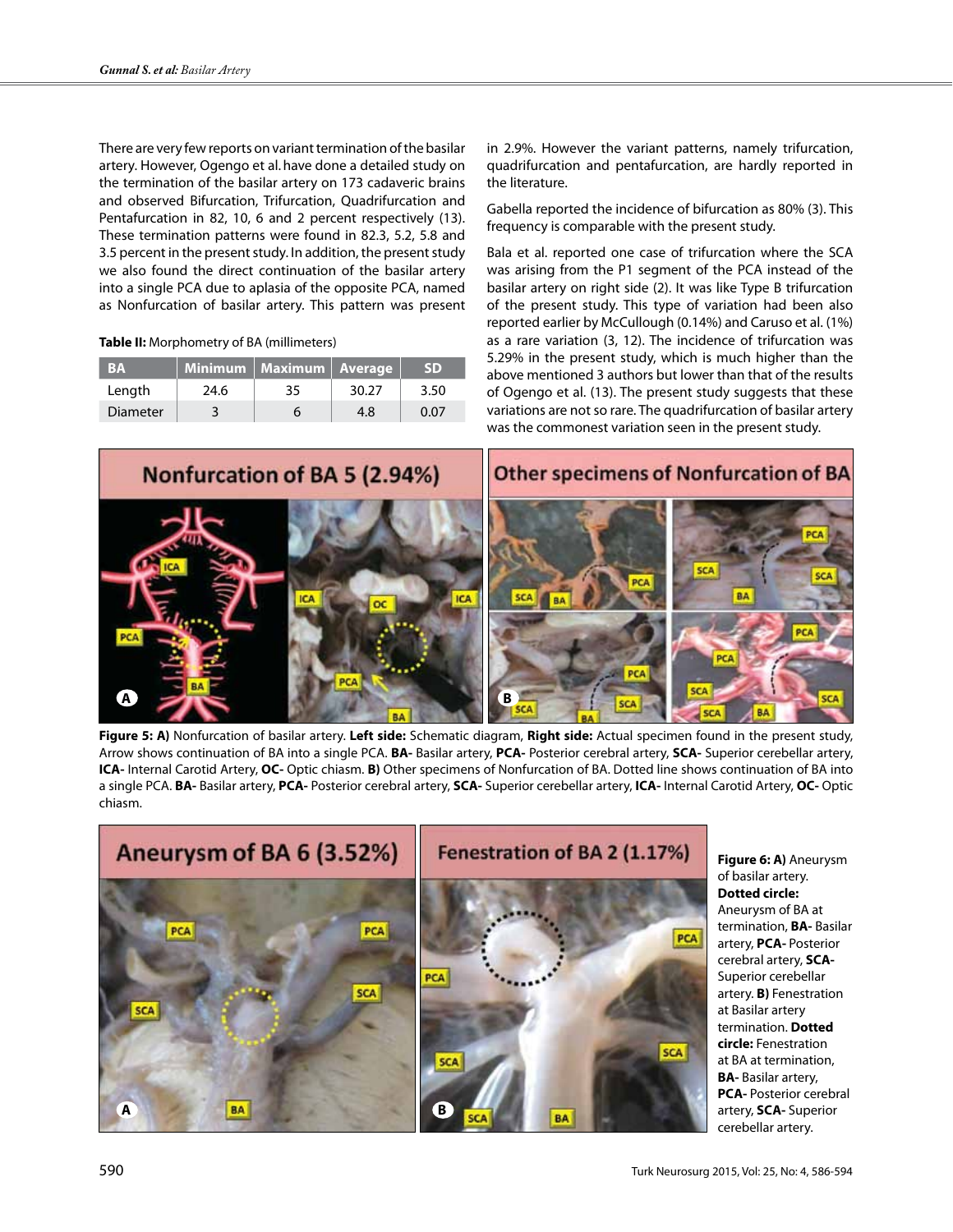The existence of such variations can also be explained on a developmental basis.

Padget described embryogenesis of the cerebral circulation. It may be helpful to understand different variations in the termination pattern of the basilar artery. In the primitive stage of the 4 mm sized embryo, the vertebral arteries develop from a pair of primitive longitudinal arteries present lateral to the primitive hindbrain. Fusion of bilateral plexiform longitudinal neural arteries forms a single basilar artery. Midline fusion occurs in a caudo-cranial manner (11, 15). Any change in the normal developmental pattern results in variations, which also play an important role in the development of aneurysmal vascular pathology (3).

The present study proposes the following embryological interpretations for different branching patterns of the basilar artery.

In our study, we observed various types of termination of basilar artery. These were bifurcation, trifurcation, quadrifurcation, pentafurcation and non-furcation. This mode of termination depends on the extent of fusion of the primitive longitudinal neural arteries and congruity of the two sides when the fusion begins.

When two primitive channels are congruent at the beginning of fusion, the mode of termination might be bifurcation or quadrifurcation depending on the extent of fusion. Incongruity of the two primitive channels at the beginning of fusion results in a mode of termination that is trifurcation or pentafurcation depending on the extent of fusion.

In the disturbance of the process of union of the two arteries, the following variations may occur depending upon the extent and congruence.

Primitive longitudinal neural arteries join together in the caudo-cranial direction to form the basilar artery. If the terminal point of fusion of the two arteries is a little cranial to the origin of the SCA, there is the formation of basilar artery with standard bifurcation (Figure 7A-C).

If the terminal point of fusion of two arteries remain exactly at the origin of SCA, there will be the occurrence of quadrifurcation of basilar artery. This will be due to the nonunion of 2 arteries distal to the level of origin of the SCA (Figure 8A-C).

If the terminal point of fusion of the arteries still remains caudal or lower than the site of origin of the SCA, there will be a Bifurcation of basilar artery with a common trunk giving origin to both PCA and SCA (Figure 9A-C).

The connecting trunk (CT) forms an additional branching point for development of atheromatous lesions (6).

If there is cranial/caudal shift in one of the two primitive longitudinal neural arteries, it may develop incongruence. In the union of incongruent primitive longitudinal neural arteries, if the terminal point of fusion of one artery is exactly at the origin of the SCA, and the terminal point of fusion of other artery is cranial to the origin of the SCA, there will be the formation of trifurcation of type A (Figure 10A-C).

In the union of incongruent primitive longitudinal neural arteries, if the terminal point of fusion of one artery is exactly at the origin of the SCA, and the terminal point of fusion of other artery is caudal to the origin of the SCA, there will be the formation of trifurcation of type B (Figure 11A-C).

In pentafurcation of Basilar Artery, duplication of SCA on one side was observed. Duplication of SCA is thought to be due to the origin of the branches of the SCA such as the marginal artery arising directly from the basilar artery. Duplication of SCA is important in several respects. It forms an additional artery to maintain circulation when the main artery is occluded. Perforators from it are vulnerable to inadvertent



**Figure 7:** Formation of BA with standard bifurcation. **A)** Two Primitive longitudinal neural arteries, before fusion. Yellow dot on primitive arteries shows the terminal point of fusion. **B)** Fused Primitive longitudinal neural arteries to form BA. **C)** Specimen found in present study with standard bifurcation.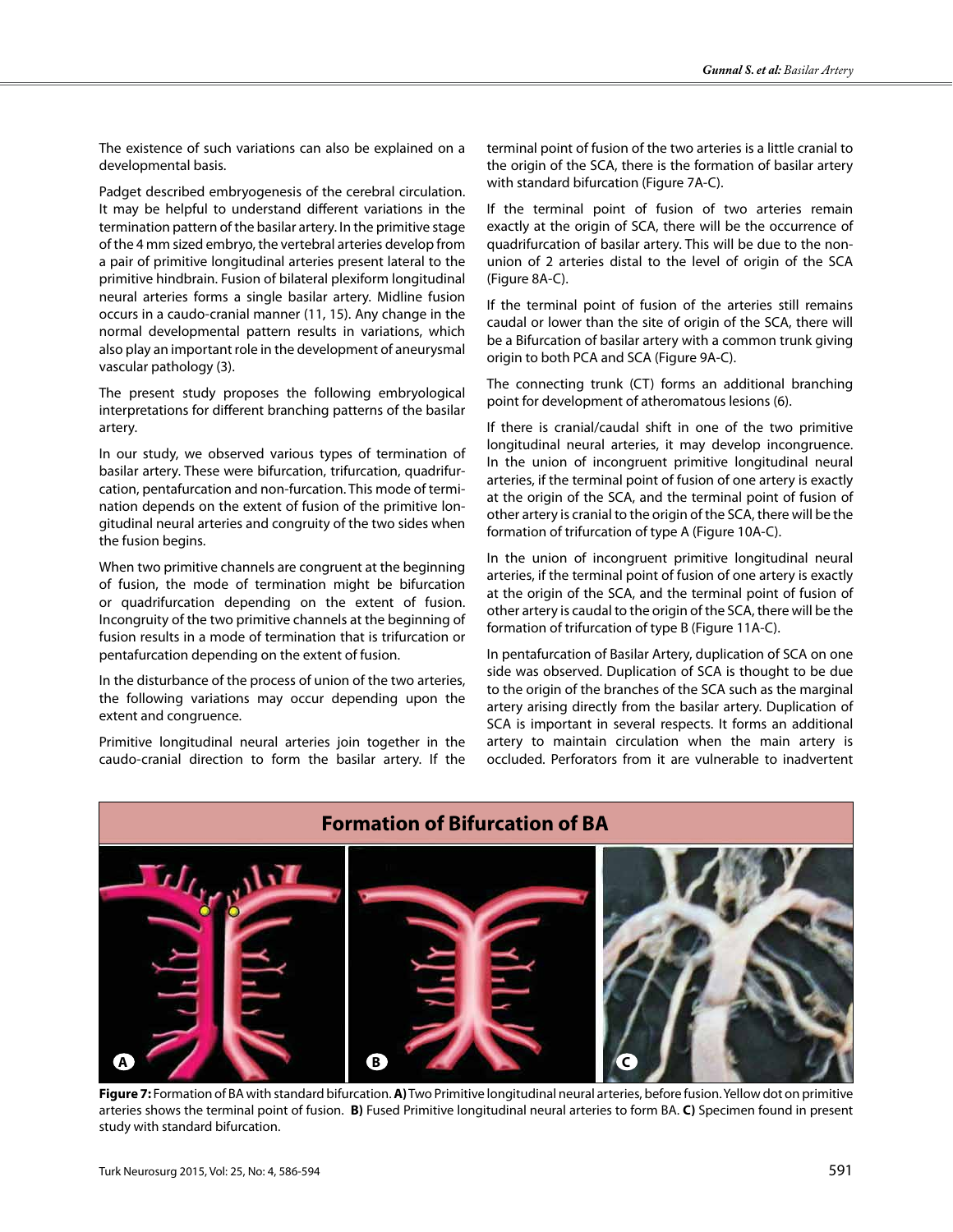# **Formation of Quadrifurcation of BA**  $J_{f_{\mathbf{y},\mathbf{x}},\mathbf{y}}$ **A B C**

**Figure 8:** Formation of quadrifurcation of BA. **A)** Two Primitive longitudinal neural arteries, before fusion. Yellow dot on primitive arteries shows the terminal point of fusion. **B)** Fused Primitive longitudinal neural arteries to form BA with quadrifurcation. **C)** Specimen found in present study with quadrifurcation.



**Figure 9:** Formation of Bifurcation of BA with common trunk. **A)** Two Primitive longitudinal neural arteries, before fusion. Yellow dot on primitive arteries shows the terminal point of fusion. **B)** Fused Primitive longitudinal neural arteries to form BA with common trunk. **C)** Specimen found in present study with common trunk.



**Figure 10:** Formation of BA trifurcation- type A. **A)** Two Primitive longitudinal neural arteries, before fusion. Yellow dot on primitive arteries shows the terminal point of fusion. **B)** Fused incongruent primitive longitudinal neural arteries form BA trifurcation- type A. **C)** Specimen found in present study with BA trifurcation- type A.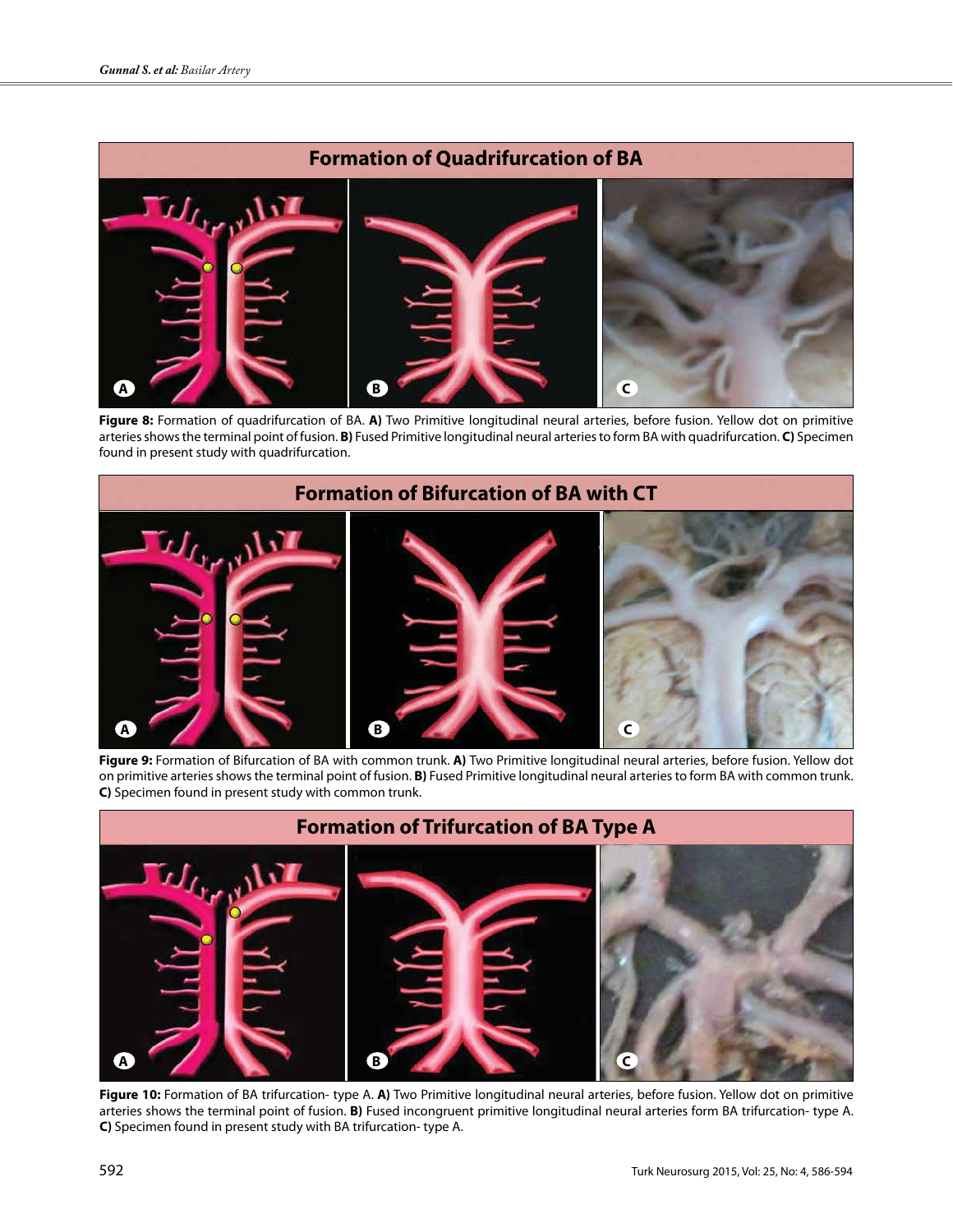| <b>Study</b>           | Year | No. of specimens | Length of the BA (mm) |
|------------------------|------|------------------|-----------------------|
| Adachi (1)             | 1928 | 85               | $25 - 30$             |
| Saeki and Rhoton (17)  | 1977 | 50               | $15 - 40$             |
| Kamath (10)            | 1979 | 100              | $22 - 45$             |
| Padmavathi et al. (16) | 2011 | 54               | $25 - 38$             |
| Hosapatna M et al. (8) | 2012 | 20               | $25 - 37$             |
| Present study          | 2014 | 170              | $25 - 35$             |

#### **Table III:** Comparison of Morphometry of BA in Millimeters

### **Formation of Trifurcation of BA Type B**



**Figure 11:** Formation of BA trifurcation- type B. **A)** Two Primitive longitudinal neural arteries, before fusion. Yellow dot on primitive arteries shows the terminal point of fusion. **B)** Fused incongruent primitive longitudinal neural arteries form BA trifurcation- type B. **C)**Specimen found in present study with BA trifurcation- type B.

injury during surgery (4). It may compress the oculomotor nerve.

'Nonfurcation' of basilar artery occurs due to the aplasia of the PCA of one side. The opposite PCA gets the contribution of both the primitive longitudinal neural arteries.

Aneurysm at the site of termination was observed in 6 cases (3.52%).

Fenestration or segmental duplication is a rare congenital anomaly noticed in 1.17%. A fenestration is a division of the arterial lumen resulting in two separate channels,

There are, however, few reports on the morphometry of the basilar artery. The results of the present study are compared with the previous studies in Table III.

#### **CONCLUSION**

In the present study classical bifurcation was seen in 140 cases (82.35%). Variant branching patterns were seen in 30 cases (17.64%). The term non-furcation of basilar artery was introduced for the first time in the study. Embryological interpretations for different branching patterns of basilar artery were proposed in the study. The present study has tried to contribute to the knowledge regarding the termination pattern of the basilar artery. Awareness of these anatomical

variations in the termination patterns of the basilar artery is important for neurosurgeons and neuroradiologists in neurovascular procedures.

#### **REFERENCES**

- 1. Adachi B: Das Arteriensystem der Japaner. Kyoto: Verlag der Kaiserlich-Japanischen Universitat zu, Bd II, 1928
- 2. Bala M, Passi DK, Kaushal S: Microsurgical analysis of variations of the posterior segment of Circle of Wills. IJPAES 4(1):6-10, 2014
- 3. Caruso G, Vincentelli F, Rabehanta P, Giudicelli G, Griosoli F: Anomalies of the P1 segment of the posterior cerebral artery; Early bifurcation or duplication, fenestration, common trunk with the superior cerebellar artery. Acta Neurochirugica 109:66-71, 1991
- 4. Dagcinar A, Kaya, AH, Aydin ME, Kopuz C, Senel A, Demir MT, Corumlu V, Celik F, Sam B: The superior cerebellar artery: Anatomic study with review. Neurosurgery Quarterly 17(3):235-240, 2007
- 5. Gabella G: Cardiovascular system. In: Williams PL (ed), Gray's Anatomy. 38th ed. New York: Churchill Livingstone, 1999:1530-1534
- 6. Gessaghi VC, Raschi MA, Larreteguy AE, Perazzo CA: Influence of arterial geometry on a model for growth rate of atheromas. Journal of Physics: Conference Series 90: 012046, 2007